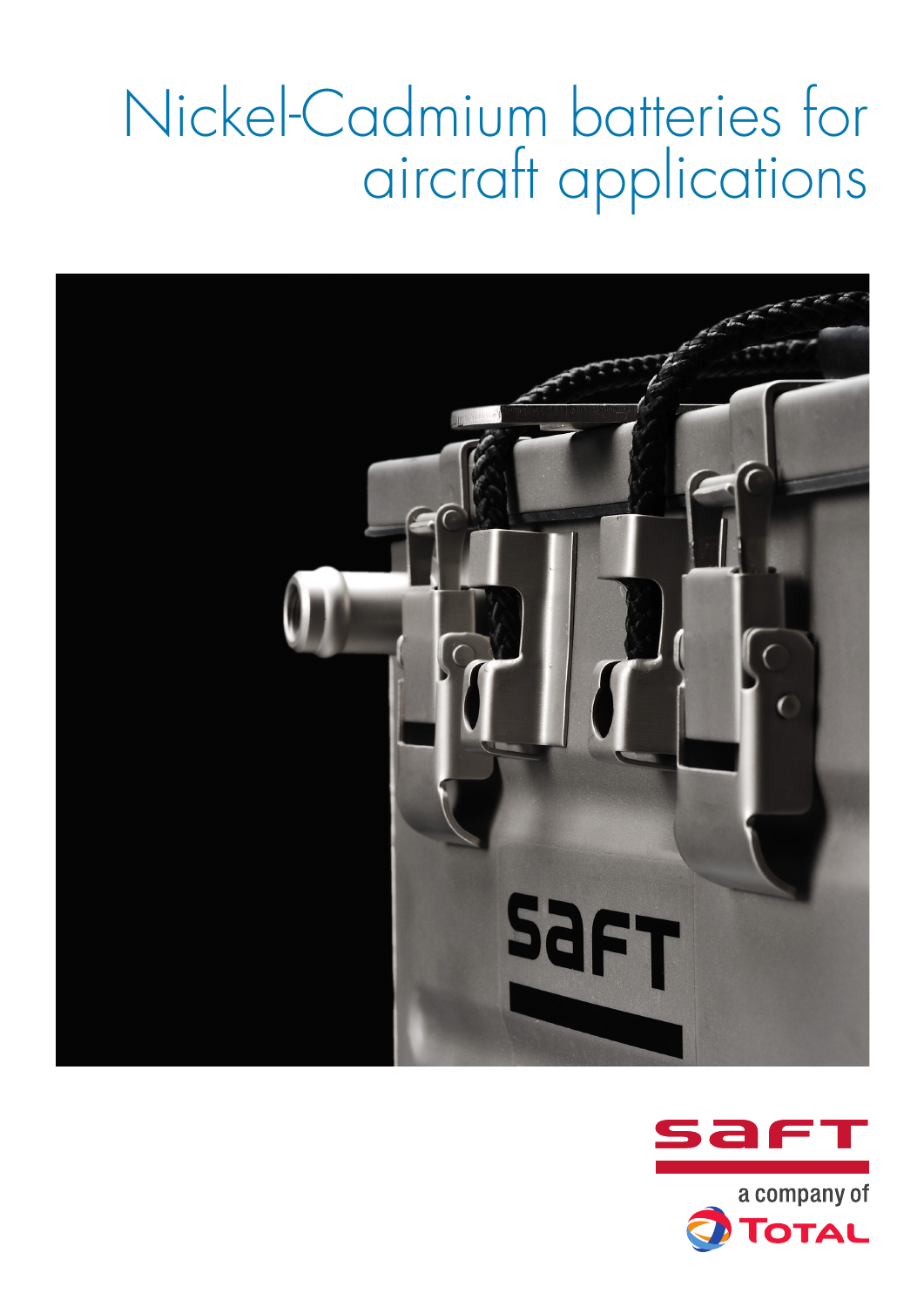| Aircraft manufacturer | <b>Aircraft model</b>            | <b>Saft battery</b>                                                    |
|-----------------------|----------------------------------|------------------------------------------------------------------------|
| Airbus                | A220 / C series                  | 425CK1                                                                 |
|                       | A300F4-600R                      | 2520                                                                   |
|                       | A300, A300-600, A310             | 2520, 605                                                              |
|                       | A319, A320, A321                 | 2758, SkyZen                                                           |
|                       | A330, A340                       | 4059, 405CH                                                            |
|                       | A340-500, -600                   | 505CH                                                                  |
|                       | A380                             | 505CH2                                                                 |
| Airbus Helicopters    | AS.332 Series                    | 1606-1, 40208-1, 40208-5, 40308-1, 40308-5                             |
|                       | AS.360 Series                    | 2506-1, 4006A-1                                                        |
|                       | AS.365 Series                    | 1656-1, 2506-1, 2708-2, 4006A-1, 40206-2, 40208-2                      |
|                       | SA.313, 315, 316, 319, 341, 342  | 4000A1, 4000A1-1                                                       |
|                       | SA.318 Series                    | 4000A1                                                                 |
|                       | SA.321 Series                    | 4050A1                                                                 |
|                       | SA.330 Series                    | 4000A-1, 4000A1-1, 4006A-1                                             |
|                       | SA.350, AS.355 Series            | 151CH1, 1606-1                                                         |
|                       | SA.365 Series                    | $1656 - 1$                                                             |
|                       | <b>B0105, BK117 series</b>       | 2376-5                                                                 |
|                       | H12 (EC120)                      | 151CH1, 151CH2                                                         |
|                       | H130 (AS350)                     | 2376-1, 151CH1                                                         |
|                       | H135 series (EC135)              | 2378-2, 276CH1, 409CH2                                                 |
|                       | H155 (EC155)                     | 40208-2                                                                |
|                       | H175 (EC175)                     | 275CH3                                                                 |
|                       | H145 series (EC145)              | 409CH2, 447CH1                                                         |
| Antonov               | AN-124-100                       | 40118-4                                                                |
| <b>ATR</b>            | ATR42, ATR72 Series              | 1656, 1656-6, 1658-6, 178CH1, 2778-4, 40678-2, 4078,<br>4078-2, 447CH8 |
| Agusta Westland       | A109                             | 2026, 2778-1                                                           |
|                       | A139                             | 2778-1                                                                 |
| <b>Bae Systems</b>    | Bae ATP (Jetstream 61)           | 40178, 40179                                                           |
|                       | Bae 146-100A, -200A, -300A       | 23491                                                                  |
| Beechcraft / Hawker   | Hawker 1000 series               | 4078-11                                                                |
|                       | Hawker 800 series                | 23491-3                                                                |
|                       | B200 and B300 series             | 40576, 40576-14, 4037CH                                                |
|                       | 1900 Series                      | 40576, 4037CH                                                          |
|                       | HS125-400A,-400B series          | 4076-10                                                                |
|                       | Queen Air Series                 | 1277                                                                   |
|                       | HS748 series                     | 23390, 23396                                                           |
| Bell                  | 206 Series                       | 1656, 1658, 176CH                                                      |
|                       | 206B, 206L                       | 1756, 176CH                                                            |
|                       | 204, 205, 212, 222, 412          | 4071-3, 4076-15                                                        |
|                       | 407                              | 176CH                                                                  |
|                       | 412CF                            | 5347CH1                                                                |
| <b>Boeing</b>         | 727, 737                         | 23180 or 23186 (with wire mod.)                                        |
|                       | 737-300, -400, -500, -700        | 40176-4, 40176-7, 4317CH1, 4017CH3                                     |
|                       | 737-300                          | 539CH2                                                                 |
|                       | 737-600, -700, -800, -900 Series | 539CH1, 539CH2                                                         |
|                       | 747                              | 4017CH3, 40176-7                                                       |
|                       | 747SP-100, 200 series            | 4317CH1, 40176-4                                                       |
|                       | 747-100, -200, -300              | 40176-4, 40176-7                                                       |
|                       | 747-200, -300 Series             | 12101, 605                                                             |
|                       | 747-400, -400F Series            | 539CH1, 539CH2                                                         |
|                       | 747-8 Series, 8F Series          | 5319CH1                                                                |
|                       | 757 200, 300 series              | 539CH1, 539CH2                                                         |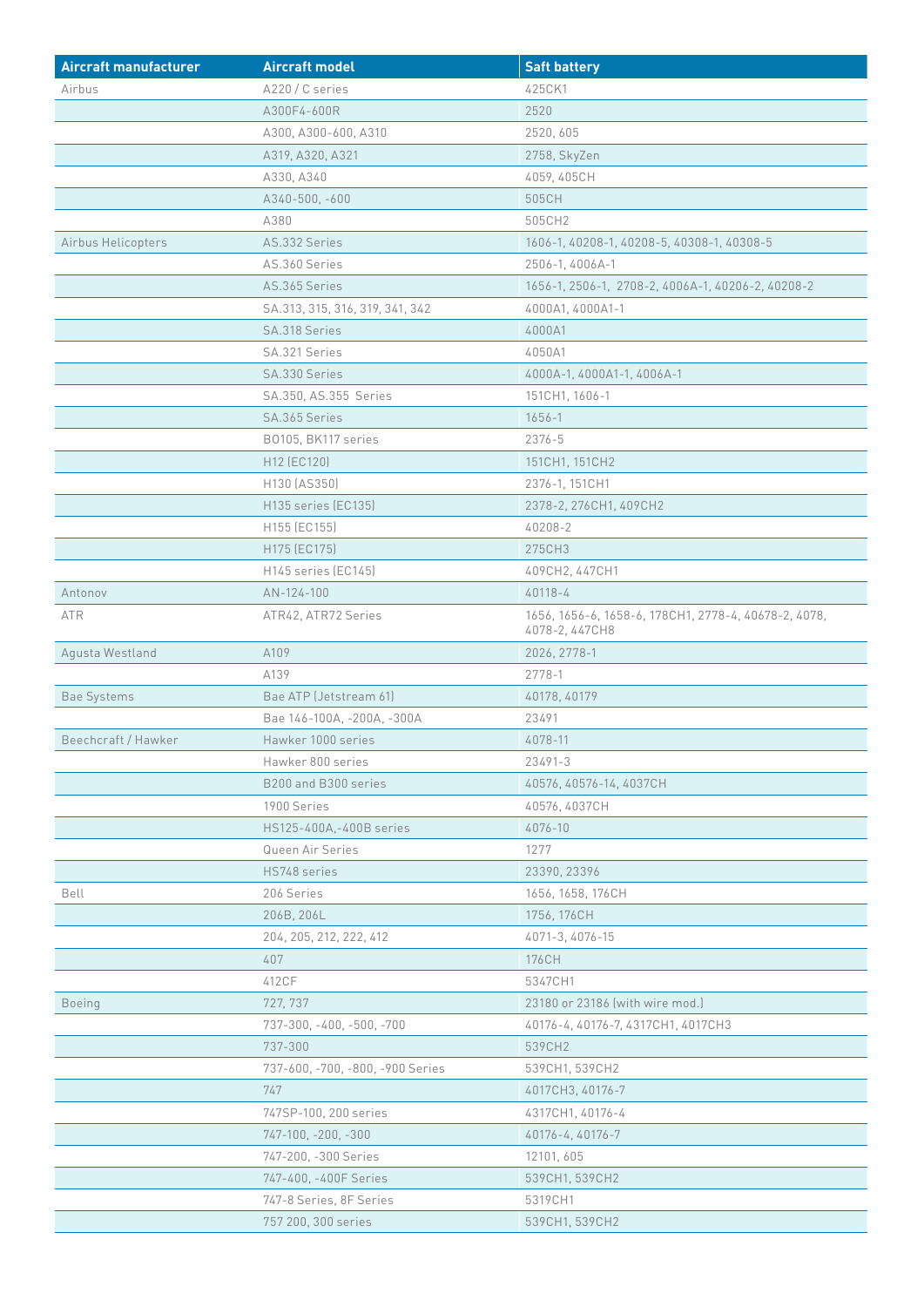| <b>Boeing</b>                | 737, 747, 757, 767                | 4579, 539CH2                                                       |
|------------------------------|-----------------------------------|--------------------------------------------------------------------|
|                              | 767-200, -300, -400ER Series      | 539CH1, 539CH2                                                     |
|                              | 777                               | EverSky                                                            |
| Boeing Douglas Products Div. | DC-9/MD-80 All Series             | 40253, 4025CH1, 43B034LB03, 43B034LB02                             |
|                              | DC-10/MD-11                       | 43B050LB01, 5512CH1                                                |
| Bombardier, Canadair         | Challenger 300                    | 441CH1                                                             |
|                              | CL-600 Series                     | 40178-26                                                           |
|                              | CL-600, CL-604                    | 1756-1, 1756-3, 40178-24                                           |
|                              | CL-600-2D15 series 705            | 176CH3, 1756-3, 4318CH24, 40178-24                                 |
|                              | <b>CRJ</b> Series                 | 1756-1, 1756-3, 40178-24, 176CH3, 4318CH24                         |
|                              | Global Express                    | 257CH9, 427CK1                                                     |
| Bombardier, DeHavilland      | DHC-6, -7 series                  | 12277-2, 4076-9, 407CH9                                            |
|                              | DHC-8, -100, -200, -300 series    | 12277-2 and 401176-9, 407CH9                                       |
|                              | Q400 (Dash 8-400)                 | 435CH6                                                             |
| Bombardier, Learjet          | 31, 35, 36, 55                    | 4076                                                               |
|                              | 45                                | 2778-14, 4079-10                                                   |
|                              | 60                                | 40678-4                                                            |
| Cessna                       | 441                               | 20126-2                                                            |
|                              | Citation 550, 560, 650            | 4076-13 or 4078-14                                                 |
|                              | Citation 550, 560, 650, 680, 750  | 437CH14                                                            |
|                              | Citation 550, 560, 650, 750       | 4417CH14                                                           |
|                              | Citation 680, 750                 | 4078-14                                                            |
|                              | 208 Series                        | 4078-19                                                            |
| Comac                        | <b>ARJ 21</b>                     | 2736CH2                                                            |
|                              | C919                              | 447CH3                                                             |
| Daher (Socata)               | <b>TBM 700</b>                    | 4076-1, 4076                                                       |
| Dassault Falcon              | Fanjet                            | 2376-1, 4071, 4071-1, 4071-2, 4071-3, 4076-1, 4076-23,<br>405CH23  |
|                              | Falcon 10                         | 23175, 23176                                                       |
|                              | Falcon 20                         | 2376-1, 4071-1, 4076-1                                             |
|                              | Falcon 50                         | 1201, 2376, 2376-4, 276CH10, 276CH23, 405CH10, 405CH23,<br>4076-23 |
|                              | Falcon 200                        | 4076                                                               |
|                              | Falcon 900                        | 2376, 2376-4, 4076-10, 276CH10, 276CH23, 405CH10,<br>405CH23       |
|                              | Falcon 900EX                      | 2376-4, 276CH10, 4076-10, 405CH10, 405CH23                         |
|                              | Falcon 2000, 2000EX               | 4076-10, 4076-23, 405CH10, 405CH23                                 |
| Dornier/Fairchild            | Do 228 Series                     | 2778-2, 4078-4                                                     |
|                              | Do 328-100                        | 4078-4                                                             |
| Embraer                      | EMB 110, EMB 120                  | 4076-9, 4078-10, 407CH9                                            |
|                              | ERJ 135, ERJ 140, ERJ 145, Legacy | 442CH1                                                             |
|                              | ERJ 170 ERJ 190 Series            | 2726CH1                                                            |
|                              | E <sub>2</sub>                    | 2726CH3                                                            |
| Enstrom                      | 480 Series                        | 1756-2                                                             |
| Fairchild / Swearingen       | SA227-AT, -AC, FA300              | 23576-1                                                            |
|                              | $SA227-AC$ , $-AT$                | 23576-2                                                            |
|                              | <b>SA227-TT</b>                   | 23676-1                                                            |
|                              | $S_A226-T(A), -T(B)$              | 23676-2                                                            |
| Fokker                       | F27Mk050 (Fokker 50)              | 4078-8                                                             |
|                              | F27Mk100 to 700 (Fokker 27)       | 4050A1, 4050A1-1, 4078-1                                           |
|                              | F28Mk0100 (Fokker 100)            | 23578                                                              |
|                              | F28Mk1000 and 4000 (Fokker 28)    | 2353-1, 4608-1                                                     |
|                              | F28Mk70                           | 23578, 4608-1                                                      |
| Gulfstream                   | G1159A, GIV only                  | Type Number 4076-11 (PN 023515-000)                                |
|                              | G1159, GIV, GIV-SP, G300, G400    | Type Number 4076-11 (PN 019368-000)                                |